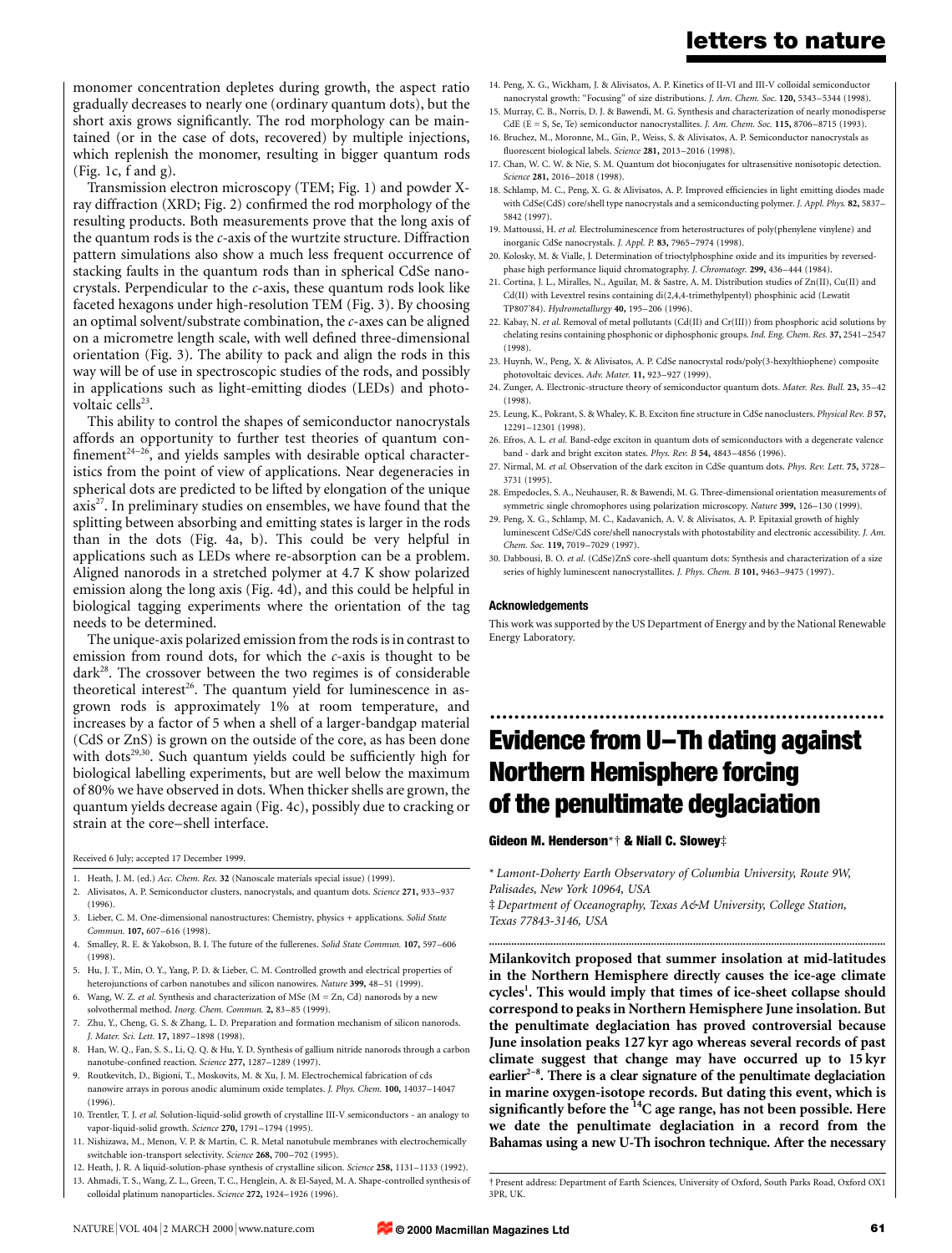corrections for  $\alpha$ -recoil mobility of <sup>234</sup>U and <sup>230</sup>Th and a small age correction for sediment mixing, the midpoint age for the penultimate deglaciation is determined to be  $135 \pm 2.5$  kyr ago. This age is consistent with some coral-based sea-level estimates, but it is difficult to reconcile with June Northern Hemisphere insolation as the trigger for the ice-age cycles. Potential alternative driving mechanisms for the ice-age cycles that are consistent with such an early date for the penultimate deglaciation are either the variability of the tropical ocean-atmosphere system or changes in atmospheric  $CO<sub>2</sub>$  concentration controlled by a process in the Southern Hemisphere.

The timing of the rapid shifts in global climate and sea level that accompany the end of glacial periods is an important test of proposed driving mechanisms for the ice-age cycle. The widely quoted SPECMAP timescale<sup>9</sup> for Pleistocene ice-volume variations (as recorded by marine  $\delta^{18}O$ ) uses a value of 127 kyr ago as the midpoint of the penultimate such deglacial event. This was based on (1) early U $-Th$  dating of corals formed during the sea-level highstand following the deglaciation, and (2) the assumption, after Milankovitch<sup>1</sup>, that variations of Northern Hemisphere insolation at  $60^{\circ}$  N caused the changes in sea level. Recent work has suggested this age may be too late. Further dating of coral terraces has placed the peak of sea level at  $128-122$  kyr (ref. 2), and several studies have suggested that sea level was above the modern value as early as 135 kyr (refs  $2-8$ ). Ice-flow age models for the Vostok ice core also typically place the penultimate deglaciation at  $>127$  kyr, although there is uncertainty about which model is most valid $10^{-13}$ . And a record of terrestrial climate preserved in a cave deposit at Devils



**Figure 1** Oxygen-isotope stratigraphy for Bahamas core JPC152 on two different depth scales. Data points are the average of at least two replicate measurements, each on three or four Globigerinoides sacculifer. Shaded bars above the figures show the marine (oxygen) isotope stages (MIS). Black arrowheads mark the depths of samples dated in this study, and white arrowheads are bulk sample ages from Slowey  $et al.^{16}$ . Sediment mixing increases the apparent duration and midpoint age of the deglaciation. These effects are pronounced for Bahamas slope sediments because of the rapid increase in sedimentation rate between glacial and interglacial times. The mixed layer on the slopes of the Little Bahama Bank is 8 cm thick $30$ . Solid lines in the figure are the unmixed (grey) and mixed (black)  $\delta^{18}$ O curves from a simple forward model assuming efficient mixing through an 8-cm layer. Mixing is applied to both the  $\delta^{18}$ O and to the age of the sediment. The mixing

model assumes a sedimentation rate of 1.5 cm  $kyr^{-1}$  in MIS 6 and 12 cm  $kyr^{-1}$  in MIS 5e (derived from the thickness of MIS 6 and MIS 5e in JPC152<sup>16</sup>). The switch in sedimentation rate is assumed to occur when full MIS 5e conditions are reached as this is approximately the timing of bank flooding. Secondary details of the deglaciation cannot be reconstructed with only three dated horizons so we assume a simple linear change in  $\delta^{18}O$ from MIS 6 to MIS 5e. The duration of this change is adjusted to give a good fit to the data. Durations of between 4 and 7 kyr provide a reasonable fit to the  $\delta^{18}$ O data, and also fit well with the isochron ages in this study (Fig. 3a). Adjusting parameters such as sedimentation rates in the model may alter the deglacial duration somewhat, but any reasonable input results in a midpoint of the deglaciation of 135.2  $\pm$  2.5 kyr.

| Table 1 U-Th results and $2\sigma$ errors from Bahamas core JPC152                                                                      |                                                                                                                 |                                                                                                                 |                                                                         |                                                                             |                                                                                  |                                                                             |
|-----------------------------------------------------------------------------------------------------------------------------------------|-----------------------------------------------------------------------------------------------------------------|-----------------------------------------------------------------------------------------------------------------|-------------------------------------------------------------------------|-----------------------------------------------------------------------------|----------------------------------------------------------------------------------|-----------------------------------------------------------------------------|
| Core-depth                                                                                                                              | $^{238}$ U (p.p.m.)                                                                                             | $(234)$ $(1/238)$                                                                                               | $^{232}$ Th (p.p.b.)                                                    | $(^{230}Th/^{232}Th)$ measured                                              | 234                                                                              | $(^{230}Th/^{232}Th)$ corrected                                             |
| JPC152-311cm                                                                                                                            |                                                                                                                 |                                                                                                                 |                                                                         |                                                                             |                                                                                  |                                                                             |
| $2.70 - 2.75$ g cm <sup>-3</sup><br>$2.75 - 2.80$ g cm <sup>-3</sup><br>$>2.80$ g cm <sup>-3</sup><br>bulk sediment                     | $2.7746 \pm 0.0023$<br>$4.5767 \pm 0.0037$<br>$3.8656 \pm 0.0041$<br>$4.7984 \pm 0.0036$                        | $1.1628 \pm 0.0033$<br>$1.1037 \pm 0.0028$<br>$1.0975 \pm 0.0030$<br>$1.1012 \pm 0.0027$                        | $210.8 \pm 0.7$<br>$148.7 \pm 0.3$<br>$102.4 \pm 0.4$                   | $42.01 \pm 0.22$<br>$80.65 \pm 0.33$<br>$91.03 \pm 0.39$                    | $1.195 \pm 0.011$<br>$1.006 \pm 0.007$<br>$0.986 \pm 0.008$                      | $34.45 \pm 0.42$<br>$80.07 \pm 0.73$<br>$92.45 \pm 0.89$                    |
| JPC152-331cm                                                                                                                            |                                                                                                                 |                                                                                                                 |                                                                         |                                                                             |                                                                                  |                                                                             |
| $2.70 - 2.75$ g cm <sup>-3</sup><br>$2.75 - 2.80$ g cm <sup>-3</sup><br>$>2.80 g cm^{-3}$<br>Pteropods<br><b>Bulk sediment</b>          | $0.7203 \pm 0.0004$<br>$1.1456 \pm 0.0010$<br>$2.6079 \pm 0.0019$<br>$0.5645 \pm 0.0003$<br>$2.2356 \pm 0.0014$ | $1.1345 \pm 0.0034$<br>$1.1203 \pm 0.0032$<br>$1.0855 \pm 0.0030$<br>$1.1353 \pm 0.0027$<br>$1.1134 \pm 0.0027$ | $222.9 \pm 1.2$<br>$291.1 \pm 2.7$<br>$62.8 \pm 0.1$<br>$242.6 \pm 1.1$ | $10.03 \pm 0.10$<br>$11.98 \pm 0.16$<br>$97.39 \pm 0.51$<br>$7.84 \pm 0.09$ | $1.106 \pm 0.010$<br>$1.062 \pm 0.009$<br>$0.953 \pm 0.007$<br>$1.108 \pm 0.008$ | $8.96 \pm 0.13$<br>$11.20 \pm 0.19$<br>$102.79 \pm 0.96$<br>$6.99 \pm 0.11$ |
| JPC152-341cm                                                                                                                            |                                                                                                                 |                                                                                                                 |                                                                         |                                                                             |                                                                                  |                                                                             |
| $2.70 - 2.75$ g cm <sup>-3</sup><br>$2.75 - 2.80$ g cm <sup>-3</sup><br>$>2.80$ g cm <sup>-3</sup><br>Pteropods<br><b>Bulk sediment</b> | $0.5037 \pm 0.0002$<br>$1.0329 \pm 0.0007$<br>$2.5105 \pm 0.0014$<br>$0.5112 \pm 0.0002$<br>$1.1827 \pm 0.0006$ | $1.1221 \pm 0.0032$<br>$1.1178 \pm 0.0034$<br>$1.0900 \pm 0.0035$<br>$1.1247 \pm 0.0029$<br>$1.0995 \pm 0.0037$ | $237.8 \pm 0.9$<br>$299.7 \pm 2.0$<br>$69.1 \pm 0.1$<br>$239.3 \pm 1.0$ | $7.45 \pm 0.07$<br>$11.46 \pm 0.20$<br>$90.11 \pm 0.32$<br>$7.40 \pm 0.10$  | $1.071 \pm 0.009$<br>$1.058 \pm 0.009$<br>$0.975 \pm 0.008$<br>$1.079 \pm 0.008$ | $6.89 \pm 0.09$<br>$10.76 \pm 0.22$<br>$92.70 \pm 0.88$<br>$6.80 \pm 0.12$  |

Bulk sediment meridion and the state of the state of the state of the state of the state of the state of the state of the state of the state of the state of the state of the state of the state of the state of the state of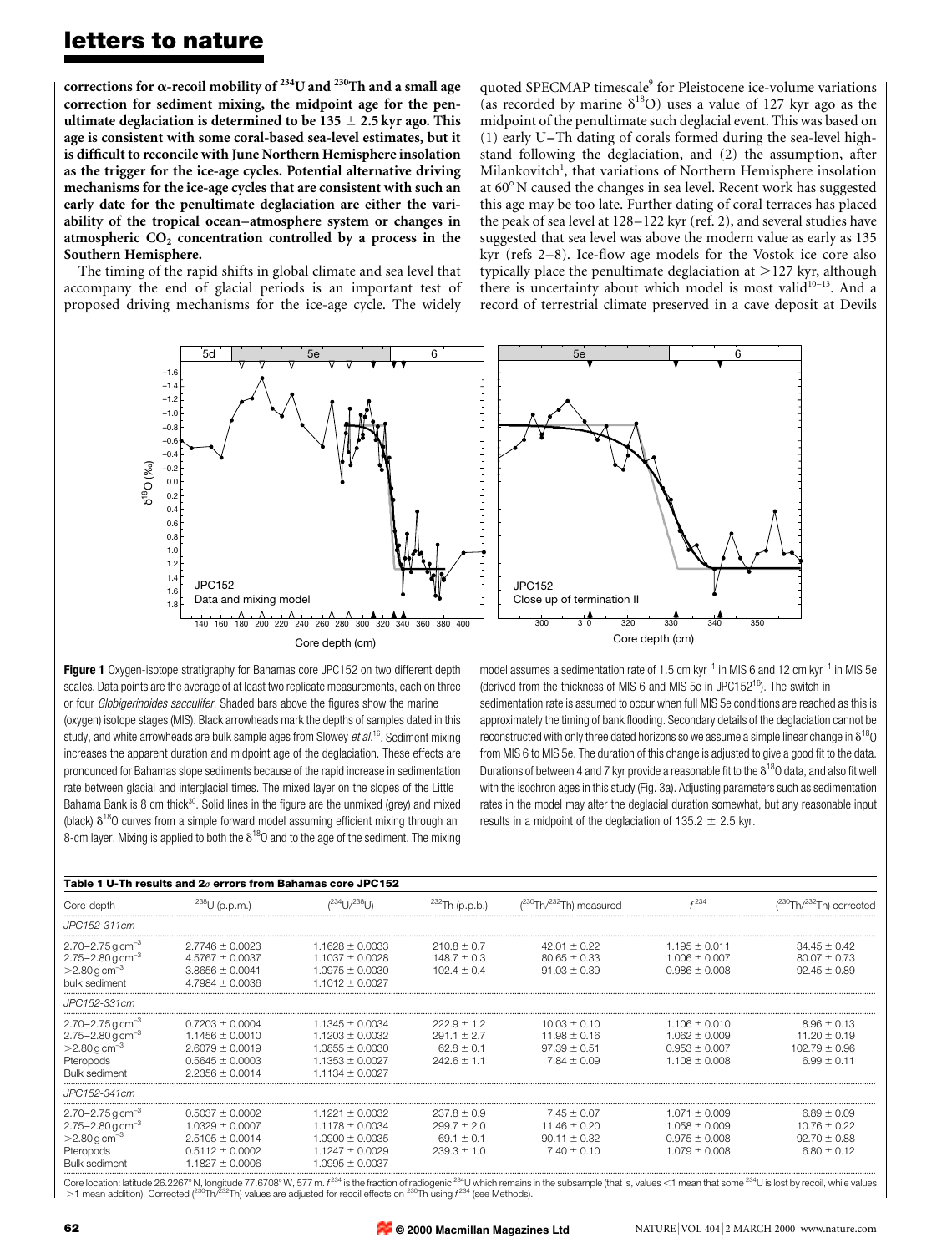Hole, Nevada, places the midpoint of the deglaciation at 142 kyr (refs 14, 15). Devils Hole is the best dated of these records, but linking the stable-isotope signal preserved there to global climate is problematic. If global climate did change significantly before 127 kyr, the penultimate deglaciation could not have been caused simply by high June Northern Hemisphere insolation, and a more complex linkage between insolation and climate must be invoked. The penultimate deglaciation is well preserved in marine  $\delta^{18}O$ records but dating these records beyond the  $^{14}$ C age range has not been possible, preventing an assessment of the timing of this important event.

Aragonite-rich sediments from the slopes of the Bahamas have recently yielded precise U $-Th$  ages for the last interglacial<sup>16</sup>. With the bulk sediment technique used to obtain those ages, however, it was not possible to date the deglaciation preceding this interglacial. The main analytical problem to overcome in order to extend dating to this deglaciation is the separation of three sources of  $^{230}$ Th. Radiogenic<sup>230</sup>Th, of interest for dating, must be distinguished from detrital 230Th and from 230Th scavenged from sea water. These last two contaminating sources of  $^{230}Th$  also contribute  $^{232}Th$  to the sediment, suggesting the possibility of U-Th isochron dating but, unfortunately, the two sources of contamination do not have the same <sup>232</sup>Th/<sup>230</sup>Th ratio. Before an isochron technique can be applied, therefore, one of the sources of contamination must be accurately corrected for, or completely removed. An earlier attempt to correct isochrons for detrital  $^{230}$ Th using aluminium measurements resulted in large corrections and uncertainty on the final age that was unacceptably high<sup>17</sup>. Here we instead quantitatively remove detrital material before analysis by a careful washing protocol. The resulting washed samples contain a mixture of radiogenic and scavenged Th which can be distinguished using an isochron.

To create the range of U/Th ratios required to construct isochrons from the washed samples, heavy-liquid separation was used to concentrate aragonite, high-Mg calcite, and low-Mg calcite into three subsamples. To assess whether these subsamples are the same age as one another, a prerequisite for isochron dating, separation was performed on a sample from the last glacial. AMS (accelerator mass spectrometry)<sup>14</sup>C dates for the three fractions were 25,300  $\pm$ 90 years, 25,200  $\pm$  190 years and 24,100  $\pm$  160 years. The reasonable agreement between these ages indicates that using such separates for isochron dating is valid. The similarity of the ages to one another also argues against the presence of allochthonous grains in the sediment. Such allochthonous material was minimized by selecting a core from an area where no downslope transport is observed to have occurred in the latest Quaternary<sup>18</sup>. The agreement in  $\delta^{18}O$ stratigraphy measured on foraminifera and fine-fraction sediment at this location provides further evidence that all sediment is directly deposited<sup>16</sup>. In order to test the isochron approach, two samples from within the  $^{14}$ C age range were dated with the full approach outlined below. One sample was from the Holocene and the other from close to the midpoint of the most recent deglaciation. Isochron ages for these two samples are  $3.3 \pm 0.8$  kyr and  $13.0 \pm 0.6$  kyr ago. These dates agree with the  $^{14}$ C chronology of the core from which samples were taken, and the age for the deglacial sample fits well with the timing of this event<sup>19</sup>. This gives us confidence that the isochron technique provides reliable ages.

To date the penultimate deglaciation, the resolution of the  $\delta^{18}O$ stratigraphy for this interval was first improved (Fig. 1). Samples were then selected from the end of marine oxygen isotope stage (MIS) 6, halfway through the deglaciation, and the beginning of MIS 5e (Methods; Table 1). For each of these three isochrons, subsample  $(^{234}U/^{238}U)$ , where parentheses indicate activity ratio, varies systematically with U/Th ratio (Fig. 2). This variation cannot be explained by the presence of detrital material, even if some has escaped the pretreatment, as subsamples with low U/Th have high  $(234 \text{U})^{238}$ U). When compared to the  $(234 \text{U})^{238}$ U) expected at  $\sim$ 130 kyr, subsamples with high U/Th are impoverished in  $^{234}$ U while low-U/Th samples are enriched. Addition or removal of U from the sediment cannot readily explain this systematic variation. As a test for such addition or removal of U, however, bulk sediment  $(^{234}U/^{238}U)$  was also analysed for each sample. Two of the samples have  $(^{234}U/^{238}U)$  within error of that expected, and the third is reasonably close. Older samples from the same core also show bulk sediment  $(^{234}U/^{238}U)$  close to that expected<sup>16</sup>. These bulk sediment



Figure 2 Isochrons and U-isotope ratios from the penultimate deglaciation. Upper panels, U-Th isochrons for three horizons in Bahamas core JPC152 (Fig. 1). Grey points and lines are measured data, black points and lines are data after correction for the effects of  $\alpha$ -recoil (see Methods). (<sup>238</sup>U/<sup>232</sup>Th) isochrons rather than (<sup>234</sup>U/<sup>232</sup>Th) isochrons are plotted because of the mobility of  $234$ U in these sediments. The initial thorium-isotope ratio,  $(^{230}Th/^{232}Th)_{init}$ , calculated from the MIS 5e (311 cm) isochron, is within error of the seawater value for the Holocene<sup>16</sup>, increasing confidence that non-radiogenic Th is

derived solely from sea water. Lower panels, subsample (234U/238U) versus U/Th illustrating the effects of  $\alpha$ -recoil. The dashed line represents the expected ( $^{234}$ U/ $^{238}$ U) for sediment of the age given by the isochron above. Grey lines represent the measured  $(^{234}$ U/ $^{238}$ U) for bulk sediment. The reasonable agreement between expected and measured  $(^{234}U/^{238}U)$  supports the idea that subsample deviations in  $(^{234}U/^{238}U)$  are due to  $\alpha$ -recoil redistribution of <sup>234</sup>U.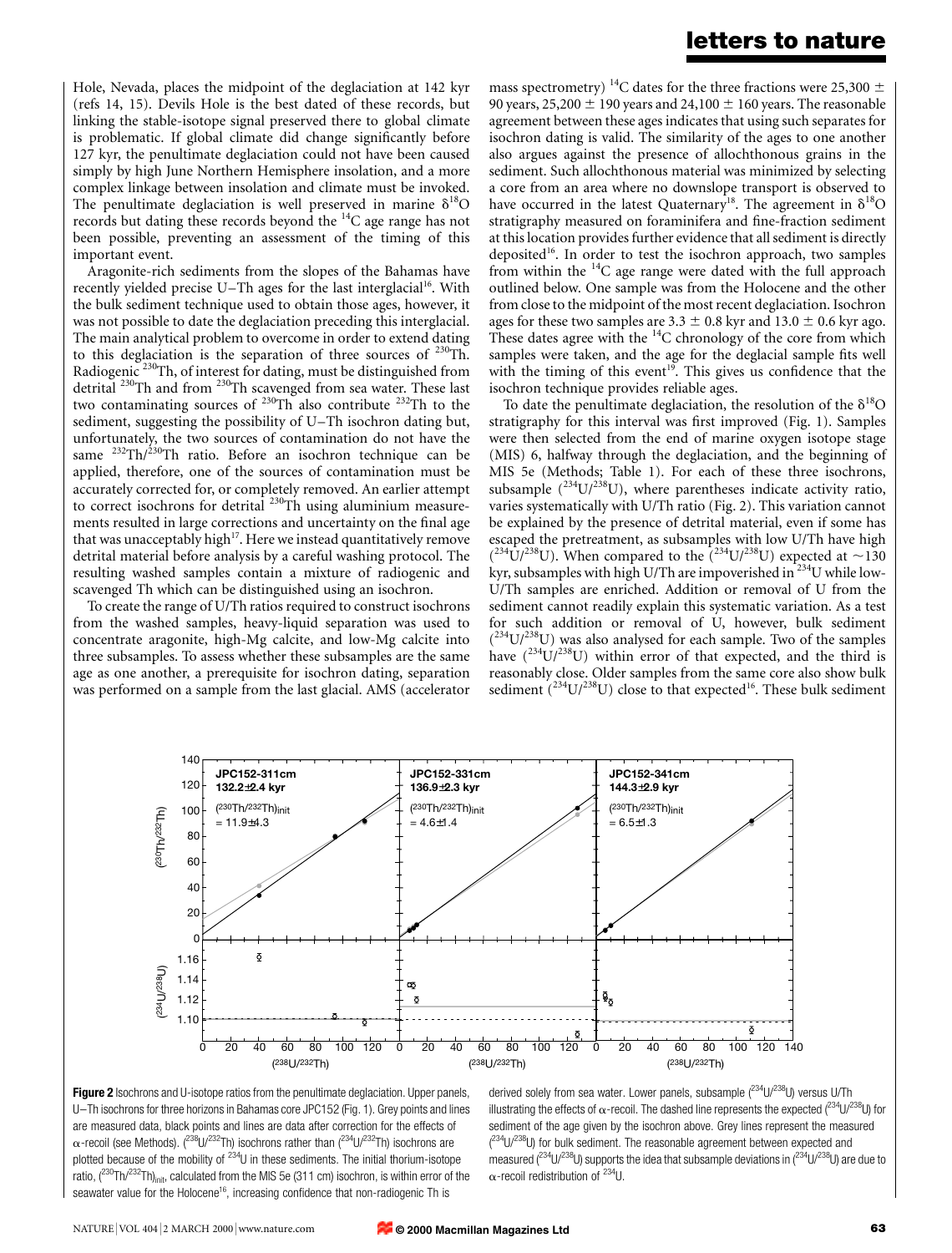data indicate that, although individual grains show altered  $(^{234}U/^{238}U)$ , sediment at a centimetre scale has remained a closed system.

The systematic variation of  $(^{234}U/^{238}U)$  is well explained by internal reorganization of <sup>234</sup>U due to  $\alpha$ -recoil. Subsamples with high U/Th values preferentially lose <sup>234</sup>U while low-U/Th subsamples gain <sup>234</sup>U. As the energy of decay of <sup>234</sup>U and <sup>238</sup>U are rather similar,  $^{230}$ Th will be redistributed in a manner similar to  $^{234}$ U. We are fortunate that both  $^{234}$ U and  $^{230}$ Th form from the decay of U which is initially incorporated with a uniform  $(^{234}U/^{238}U)$  ratio. This means that, regardless of the distribution of U within the grains, the recoil mobility of  $^{234}$ U (from  $^{238}$ U decay) tells us directly about the recoil mobility of  $230$ Th (from  $234$ U decay). The process of recoil exchange is dependent only on the rate of decay of the two U nuclides. It should also be noted that the initial decay product is an isotope of thorium in both cases  $(^{234}$ Th and  $^{230}$ Th). So any exchange that occurs via pore waters rather than by direct grain-to-grain exchange will be chemically identical for both daughters and fast (due to the very strong tendency for thorium to adhere to particles). Deviations of the  $(^{234}U/^{238}U)$  ratio from that expected can therefore be used to make an entirely self-consistent correction to the <sup>230</sup>Th concentrations in the subsamples (see Methods). This correction has the effect of steepening the  $^{230}$ Th/ $^{238}$ U isochrons by 15%, 7% and 4% respectively for the three isochrons (Fig. 2). The difference in the magnitude of the effect between the three isochrons is well explained by the grain size of the sediment, which is significantly finer in highstand sediment. Overall, the size of the recoil effect is larger than would be expected if U were distributed uniformly within grains of this size  $(63-250 \mu m)$ . This observation is consistent with evidence that much of the U in these Bahamas sediments is contained in an organic phase which coats the grains<sup>20</sup>.

Isochron ages corrected for the effects of  $\alpha$ -recoil are 132.2  $\pm$ 2.4 kyr, 136.9  $\pm$  2.3 kyr and 144.3  $\pm$  2.9 kyr ago. Uncertainties are 2 $\sigma$ and are fully discussed in the Methods section. Several arguments support the validity of these ages. The internal consistency of the data argues against diagenesis, which would raise the bulk  $(234U/238U)$  value and destroy the linearity of the isochrons. The youngest isochron yields an age which fits well with the bulksediment U-Th age from directly above it in the same core<sup>16</sup>. This isochron requires the largest correction for recoil, so its realistic age argues strongly for the validity of the correction. Unlike corals, these samples have never been exposed to air or been in contact with meteoric water. The sediment environment can be directly investigated by measurement of U isotopes and concentrations in the pore waters of Bahamas sediment<sup>20</sup>. Such analyses show that U concentrations in pore waters are more than 1,000 times lower than in the sediments analysed here. Mass balance calculations based on these porewater data indicate that, even allowing for the periodic fluidflow which has occurred through these sediments, insignificantly small amounts of U are mobile within this sedimentary environment.

Before the isochron ages can be used to assess the timing of the penultimate deglaciation, a small correction must be made for bioturbation. Mixing increases the apparent duration and midpoint age of the deglaciation, the latter by slightly more than 1 kyr (Fig. 1). After unmixing, and allowing for uncertainty in the isochron ages, the midpoint of the penultimate deglaciation is  $135.2 \pm 2.5$  kyr. This age is some 8 kyr older than the SPECMAP value, but is consistent with some coral data (Fig. 3). Using corals to date the end of the penultimate deglaciation directly is difficult. Relative local sea level must be corrected for the regionally variable effect of isostatic unloading<sup>21</sup>. Coral diagenesis and possible inaccuracy in uplift history add further complications, and mean that individual coral datum points are open to question. Corals from within  $\sim$ 30 m of peak MIS 5e sea level have, however, provided U-Th ages greater than 130 kyr in several regions<sup>2-8</sup> (Fig. 3). While uncertain of the diagenetic integrity of such coral samples, Stirling et  $al$ .<sup>22</sup> used an



Figure 3 Timing comparison of the marine  $\delta^{18}$ O record of deglaciation with data from elsewhere. **a,**  $\delta^{18}$ O against age derived from U-Th isochrons at the three horizons marked by black arrowheads on the top, horizontal axis. The solid grey line is a model fit to the  $\delta^{18}$ O data, and the black line is the unmixed version of this model. The midpoint of the deglaciation occurs at 135.2  $\pm$  2.5 kyr, and is marked by the vertical grey bar. **b**, Vostok  $\delta$ D (ref. 11) plotted on the original Lorius timescale<sup>10</sup> together with Vostok  $\delta^{18}$ O of atmospheric  $O_2$ ,  $\delta^{18}O_{atm}$  (ref. 12), plotted on a gas-age timescale consistent with the Lorius timescale<sup>24</sup>. c, The Devils Hole  $\delta^{18}$ O record<sup>15</sup>. d, A compilation of select coral U-Th ages versus reconstructed sea level from listed references. Only data with  $(^{234}U/^{238}U)$  less than or equal to 1.160 are included. The cross above the key is representative of the error on such data. No sea-level estimate was given by Bard et al. but these samples were from the last interglacial terrace and have therefore been placed at +5 m. Black lines represent a sea-level curve for sites far from ice-loading effects based on such coral data<sup>22</sup>. The data at -70 m have been suggested to represent a dramatic reversal in sea level after the initial rise<sup>7</sup>. The large spread in ages for samples from a single locality may also suggest the presence of diagenesis.  $e$ ,  $f$ , Insolation curves for summer months at 60 $^{\circ}$ N and 60 $^{\circ}$ S. g, Number of warm ENSO events per 500 years in an orbitally forced model of the tropical Pacific<sup>27</sup>.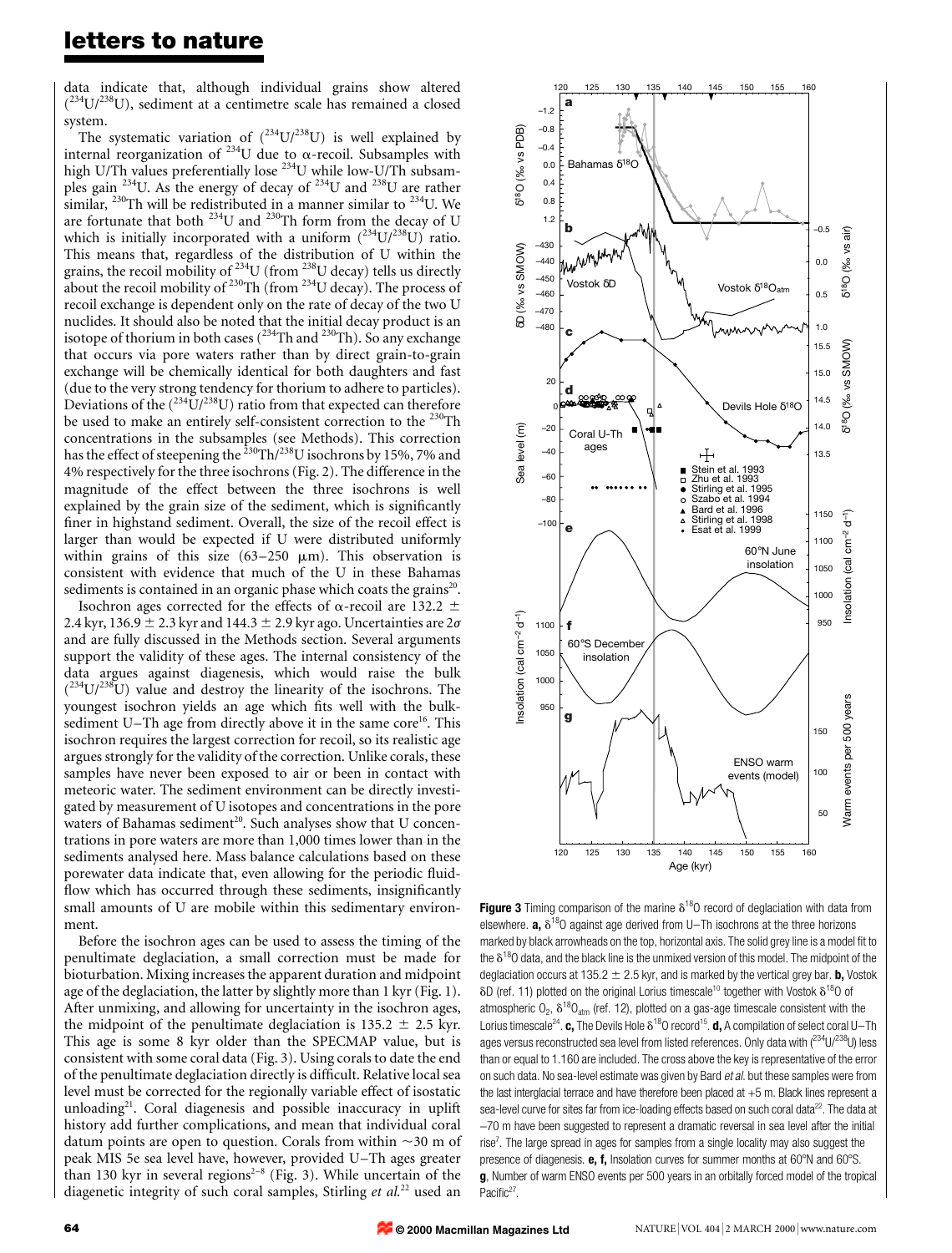isostatic model to show that, taken at face value, they required a midpoint age for the penultimate rise in sea level of  $\sim$ 135 kyr. The broad timing agreement between this coral-based sea-level record and that derived here from marine  $\delta^{18}O$  provides further support for the validity of the isochron ages derived in this study.

The deglacial age of 135 kyr can be used to test the various age models for the Vostok ice core<sup>10-13</sup>. Atmospheric  $\delta^{18}O$  values  $(\delta^{18}O_{atm})$ , as recorded in air bubbles in Vostok<sup>12</sup>, are a possible proxy for marine  $\delta^{18}O$ , but lag by  $\sim$  2 kyr due to the atmospheric residence time of  $O_2$  (refs 12, 23). Early Vostok chronologies<sup>10,24</sup> place the midpoint of the penultimate deglacial shift at  $\sim$ 133 kyr, 2 kyr later than the midpoint of the marine  $\delta^{18}O$  as derived here and therefore in good agreement. This suggests that the early Lorius timescale<sup>10</sup> for Vostok is broadly correct, and places the midpoint of warming at Vostok (as recorded by  $\delta$ D) at 138-139 kyr. The 142-kyr midpoint of the well-dated Devils Hole record<sup>14,15</sup> is clearly older than the midpoint of the marine  $\delta^{18}$ O change.

Deglaciation centred at 135.2  $\pm$  2.5 kyr is difficult to reconcile with an ice-age cycle triggered directly by Northern Hemisphere June insolation. A more indirect role for changes in insolation must be sought. Whereas June insolation at  $60^{\circ}$  N is below average at 135 kyr and does not peak until 127 kyr, summer insolation in the Southern Hemisphere peaks at 138 kyr (Fig. 3). The change in global atmospheric  $CO<sub>2</sub>$  concentration closely follows  $\delta D$ , and is centred at 138-139 kyr, coincident with the peak in Southern Hemisphere insolation (Fig. 3). This relationship suggests that the change in  $CO<sub>2</sub>$ is driven by a process in the Southern Hemisphere<sup>23</sup>. This change in  $CO<sub>2</sub>$  may initiate the processes that eventually lead to the collapse of the Northern Hemisphere ice sheets. Southern Hemisphere mechanisms for the ice-age cycle are also suggested by the pattern of phasing between Southern Ocean sea surface temperature changes and  $\delta^{18}O$  (ref. 25), and are consistent with possible effects of sea-ice variability<sup>26</sup>. An alternative to Southern Hemisphere control of ice-sheet collapse which is also consistent with the timescale derived here, is involvement of the tropical ocean-atmosphere system. Recent modelling suggests that increasing insolation leads to a larger than average number of El Nino/Southern Oscillation (ENSO) warm events, starting at  $\sim$ 137 kyr ago (Fig. 3)<sup>27</sup>.

### Methods

Detrital material was removed from  $\sim\!10\text{-}g$  samples of Bahamas sediment by sieving and repeatedly washing at  $63-250 \mu m$ . Subsamples were then separated by centrifuging in sodium polytungstate solution at the densities shown in Table 1. Pteropod samples were hand-picked from the  $>$ 250- $\mu$ m fraction and thoroughly cleaned. U and Th isotopes were analysed using a VG Sector-54 thermal ionization mass spectrometer. Concentrations were measured by addition of a mixed  $^{229}$ Th $-^{236}$ U spike calibrated versus the secular equilibrium standard HU-1<sup>14</sup>. U-500 standards interspersed between these analyses gave  $^{235}$ U/<sup>234</sup>U = 95.76  $\pm$  0.37 (2 s.d.; *n* = 14). Blanks for the entire procedure, including heavy liquid separation, are 139 pg <sup>232</sup>Th and 760 pg <sup>238</sup>U, with  $(^{234}$ U $\bar{/}^{238}$ U)  $\approx 1$ . Decay constants used are  $\lambda^{234} = 2.835 \times 10^{-6}$ ,  $\lambda^{238} = 1.551 \times 10^{-10}$  and  $\lambda^{230} = 9.195 \times 10^{-6}$ .

Isochrons were corrected for the effects of  $\alpha$  -recoil as follows. There are three unknowns: initial  $(^{234}U/^{238}U)$ , age, and the fraction of daughter product (f) that remains in the sample after recoil. We assume that all grains started with  $(234 \text{U})^{238}$ U) equal to the modern seawater value of 1.148. The seawater value is not thought to have changed significantly over the last 200 kyr (refs 8, 28) but the effects of small changes are investigated below. This leaves two unknowns and two measured quantities  $(^{230}\mathrm{Th}/^{238}\mathrm{U}$ and  $^{234}$ U/<sup>238</sup>U), so we can solve for age and f.

From the equation for decay in a radioactive series assuming that  $\lambda^{238} \ll \lambda^{234}$ , it can be shown that:

$$
f^{234} = \frac{(^{234} \text{U}/^{238} \text{U}) - 1.148 \,\text{e}^{-\lambda^{234}t}}{1 - \text{e}^{-\lambda^{234}t}} \tag{1}
$$

where t is the age of the sample. As the average energy of  $^{238}$ U decay (4.184 eV; ref. 29) is not identical to  $^{234}$ U decay (4.754 eV), we correct using:

$$
\frac{1 - f^{234}}{1 - f^{230}} = \frac{\alpha^{234} M^{\text{Th}^{230}}}{\alpha^{230} M^{\text{Th}^{234}}}
$$
 (2)

where  $\alpha$  is alpha decay energy released on formation of the two nuclides, and  $M$  is the mass of the recoiled nuclides. We use  $f^{230}$  calculated for each subsample in the following equation, derived from the equation of decay in a radioactive series:

$$
\begin{pmatrix}^{230}\text{Th}\overline{\smash{1}}\\ \frac{238}{238\text{U}} \end{pmatrix} = f^{230} \left(1 - e^{-\lambda^{230}t}\right) + \frac{f^{230}\lambda^{230}}{\lambda^{230} - f^{230}\lambda^{234}} \times 0.148 \left(e^{-f^{230}\lambda^{234}t} - e^{-\lambda^{230}t}\right) \tag{3}
$$

We solve these three equations iteratively:  $f^{230}$  is initially set to 1, t is calculated for each sample using an isochron and  $(^{234}U/^{238}U)_{init} = 1.148$ ; deviations of  $(^{234}U/^{238}U)$  from that expected for a sample of age t are used to calculate  $f^{234}$  for each subsample (equation (1));  $f^{230}$  is recalculated for each subsample (equation (2));  $(^{230}Th/^{232}Th)$  values are recalculated using this new  $f^{230}$  (equation (3)); t is recalculated with an isochron; and the

process repeated until t and f are stationary (Table 1; Fig. 2). Quoted errors are  $2\sigma$  random error on the isochron ages, and are calculated as the quadratic sum of uncertainty due to the slope of the isochron and the recoil correction. The latter is assessed from the uncertainty in the measured  $(^{234}$ U/ $^{238}$ U), and is the largest contributor to the final error. Additional systematic error may be introduced if detrital material survives the pretreatment, or if past seawater had a different  $(^{234} \rm{U}/^{238} \rm{U})$  value. If detrital material is found in all subsamples of an isochron in equal amounts, it will not bias the age. But if it occurs only in the less-dense fractions, it will cause a positive initial age. The magnitude of this effect was investigated for the 144.2-kyr isochron by assuming that 5% of the initial 232Th was detrital for the three low-U/Th subsamples. This makes only a 0.25-kyr change to the age, and is therefore not significant. The survival of more than 5% detrital Th through the pretreatment is unlikely, as (1) the subsamples dissolved in weak acid and as (2) isochrons yield (<sup>232</sup>Th/<sup>230</sup>Th)<sub>init</sub> values which agree with modern sea water.<br>The effect of a 2‰ higher seawater (<sup>234</sup>U/<sup>238</sup>U) value at the last interglacial has also been

#### Received 29 April; accepted 30 December 1999.

1. Milankovitch, M. in Handbuch der Klimatologie (eds Koppen, W. & Geiger, R.) 1-176 (Gebruder Borntraeger, Berlin, 1930).

assessed. This leads to ages for the three isochrons that are only  $\sim$ 0.35 kyr younger.

- 2. Stirling, C. H., Esat, T. M., Lambeck, K. & McCulloch, M. T. Timing and duration of the Last Interglacial: Evidence for a restricted interval of widespread coral reef growth. Earth Planet. Sci. Lett. 160, 745±762 (1998).
- Stein, M. et al. TIMS U-series dating and stable isotopes of the last interglacial event in Papua New Guinea. Geochim. Cosmochim. Acta 57, 2541-2554 (1993).
- 4. Zhu, Z. R. et al. High-precision U-series dating of last interglacial events by mass spectrometry: Houtman Abrolhol Islands, western Australia. Earth Planet. Sci. Lett. 118, 281-293 (1993).
- 5. Szabo, B. J., Ludwig, K. R., Muhs, D. R. & Simmons, K. R. Thorium-230 ages of corals and duration of the last interglacial sea-level high stand on Oahu, Hawaii. Science 266, 93-96 (1994).
- 6. Bard, E. et al. Pleistocene sea levels and tectonic uplift based on dating of corals from Sumba Island, Indonesia. Geophys. Res. Lett. 23, 1473-1476 (1996).
- 7. Esat, T. M., McCulloch, M. T., Chappell, J., Pillans, B. & Omura, A. Rapid fluctuations in sea level recorded at Huon Peninsula during the penultimate deglaciation. Science 283, 197-201 (1999).
- 8. Gallup, C. D., Edwards, R. L. & Johnson, R. G. The timing of high sea levels over the past 200,000 years. Science 263, 796-800 (1994).
- 9. Imbrie, J. et al. in Milankovitch and Climate (eds Berger, A., Imbrie, J., Hays, J., Kukla, G. & Saltzman, B.) 269-305 (Reidel, Dordrecht, 1984).
- 10. Lorius, C. et al. A 150,000-year climatic record from Antarctic ice. Nature 316, 591-596 (1985).
- 11. Iouzel, I. et al. Extending the Vostok ice-core record of palaeoclimate to the penultimate glacial period. Nature 364, 407-412 (1993).
- 12. Sowers, T. et al. A 135,000-year Vostok-Specmap common temporal framework. Paleoceanography 8, 737±766 (1993).
- 13. Petit, J. R. et al. Climate and atmospheric history of the past 420,000 years from the Vostok ice core, Antarctica. Nature 399, 429-436 (1999).
- 14. Ludwig, K. R. et al. Mass-spectrometric <sup>230</sup>Th-<sup>234</sup>U-<sup>238</sup>U dating of the Devils Hole calcite vein. Science 258, 284±287 (1992).
- 15. Winograd, I. J., Landwehr, J. M., Ludwig, K. R., Coplen, T. B. & Riggs, A. C. Duration and structure of the past four interglaciations. Quat. Res. 48, 141-154 (1997).
- 16. Slowey, N. C., Henderson, G. M. & Curry, W. B. Direct U-Th dating of marine sediments from the two most recent interglacial periods. Nature 383, 242-244 (1996).
- 17. Henderson, G. M. & Slowey, N. C. U-Th isochron dating of the marine oxygen-isotope record. Mineral. Mag. A 62, 602-603 (1998).
- 18. Burns, S. & Neumann, A. C. Pelagic sedimentation on an inactive gullied slope, Northwest Providence Channel, Bahamas. Mar. Geol. 77, 277-286 (1987).
- 19. Bard, E., Hamelin, B., Fairbanks, R. G. & Zindler, A. Calibration of the 14C timescale over the past 30,000 years using mass spectrometric U-Th ages from Barbados corals. Nature 345, 405-410 (1990).
- 20. Henderson, G. M., Slowey, N. C. & Haddad, G. A. Fluid flow through carbonate platforms: Constraints from <sup>234</sup>U/<sup>238</sup>U and Cl<sup>-</sup> in Bahamas pore-waters. Earth Planet. Sci. Lett. 169, 99-111 (1999).
- 21. Lambeck, K. & Nakada, M. Constraints on the age and duration of the last interglacial period and on sea-level variations. Nature 357, 125-128 (1992).
- 22. Stirling, C. H., Esat, T. M., McCulloch, M. T. & Lambeck, K. High-precision U-series dating of corals from Western Australia and implications for the timing and duration of the last Interglacial. Earth Planet. Sci. Lett. 135, 115-130 (1995).
- 23. Broecker, W. S. & Henderson, G. M. The sequence of events surrounding Termination II and their implications for the cause of glacial-interglacial  $CO<sub>2</sub>$  change. Paleoceanography 13, 352-364 (1998).
- 24. Barnola, J. M., Pimienta, P., Raynaud, D. & Korotkevich, Y. S. CO<sub>2</sub>-climate relationship as deduced from the Vostok ice core: A re-examination based on new measurements and on a re-evaluation of the air dating. Tellus B 43, 83-90 (1991).
- 25. Hays, J. D., Imbrie, J. & Shackleton, N. J. Variations in the Earth's orbit: Pacemaker of the ice ages. Science 194, 1121-1132 (1976).
- 26. Kim, S. J., Crowley, T. J. & Stossel, A. Local orbital forcing of Antarctic climate change during the Last Interglacial. Science 280, 728-730 (1998).
- 27. Clement, A., Seager, R. & Cane, M. Orbital controls on ENSO and the tropical climate. Paleoceano graphy 14, 441-456 (1999).
- 28. Henderson, G. M., Cohen, A. S. & O'Nions, R. K.<sup>234</sup>U/<sup>238</sup>U ratios and <sup>230</sup>Th ages for Hateruma Atoll